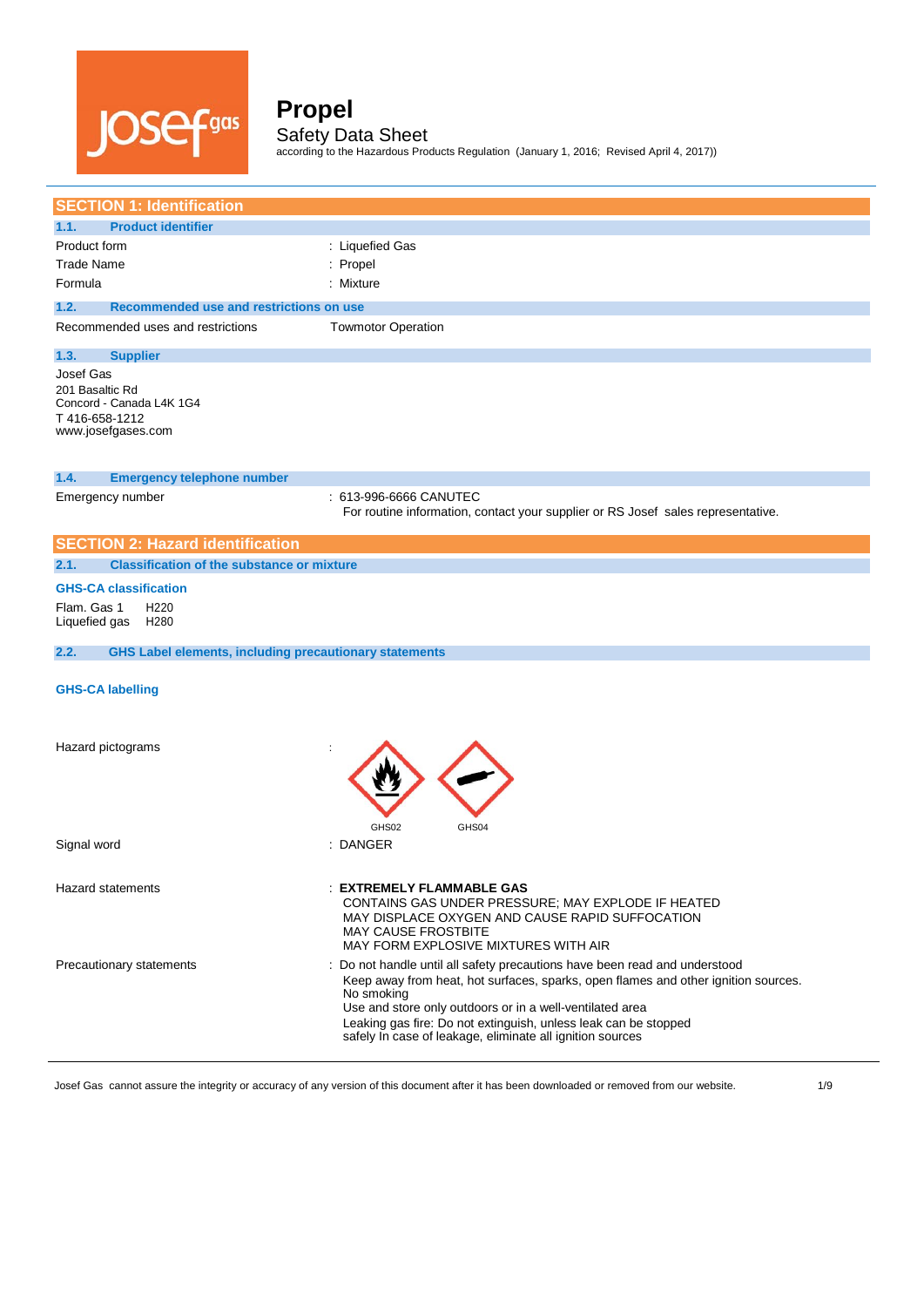

according to the Hazardous Products Regulation (January 1, 2015; Revised April 4, 2017)

Protect from sunlight when ambient temperature exceeds 52°C (125°F) Use a back flow preventive device in the piping Close valve after each use and when empty Never put cylinders into unventilated areas of passenger vehicles Do not open valve until connected to equipment prepared for use

### **2.3. Other hazards**

: Contact with liquid may cause cold burns/frostbite.

Other hazards not contributing to the classification **2.4. Unknown acute toxicity (GHS-CA)**

No data available

### **SECTION 3: Composition/information on ingredients**

| 3.1. | <b>Substances</b> |
|------|-------------------|
|      |                   |

| <b>Name</b>                   | <b>CAS No.</b>   | $\%$ (Vol.) | Common Name (synonyms)                                   |
|-------------------------------|------------------|-------------|----------------------------------------------------------|
| Propane<br>(Main constituent) | (CAS No) 74-98-6 | >99.5%      | Propane liquefied / Normal propane / n-Propane / PROPANE |
| Propel 2 Concentrate          | N/A              | k0.5%       |                                                          |

#### **3.2. Mixtures**

Not applicable

| <b>SECTION 4: First-aid measures</b>                                    |                                                                                                                                                                                                                                                                                                                                                                                                                                                                           |
|-------------------------------------------------------------------------|---------------------------------------------------------------------------------------------------------------------------------------------------------------------------------------------------------------------------------------------------------------------------------------------------------------------------------------------------------------------------------------------------------------------------------------------------------------------------|
| <b>Description of first aid measures</b><br>4.1.                        |                                                                                                                                                                                                                                                                                                                                                                                                                                                                           |
| First-aid measures after inhalation                                     | : Remove victim to uncontaminated area wearing self contained breathing apparatus. Keep<br>victim warm and rested. Call a doctor. Apply artificial respiration if breathing stopped.                                                                                                                                                                                                                                                                                      |
| First-aid measures after skin contact                                   | : The liquid may cause frostbite. For exposure to liquid, immediately warm frostbite area with<br>warm water not to exceed 105°F (41°C). Water temperature should be tolerable to normal<br>skin. Maintain skin warming for at least 15 minutes or until normal coloring and sensation have<br>returned to the affected area. In case of massive exposure, remove clothing while showering<br>with warm water. Seek medical evaluation and treatment as soon as possible. |
| First-aid measures after eye contact                                    | : Immediately flush eyes thoroughly with water for at least 15 minutes. Hold the eyelids open and<br>away from the eyeballs to ensure that all surfaces are flushed thoroughly. Contact an<br>ophthalmologist immediately. Get immediate medical attention.                                                                                                                                                                                                               |
| First-aid measures after ingestion                                      | : Ingestion is not considered a potential route of exposure.                                                                                                                                                                                                                                                                                                                                                                                                              |
| 4.2.<br>Most important symptoms and effects (acute and delayed)         |                                                                                                                                                                                                                                                                                                                                                                                                                                                                           |
| No additional information available                                     |                                                                                                                                                                                                                                                                                                                                                                                                                                                                           |
| 4.3.<br>Immediate medical attention and special treatment, if necessary |                                                                                                                                                                                                                                                                                                                                                                                                                                                                           |
| Other medical advice or treatment                                       | $:$ None.                                                                                                                                                                                                                                                                                                                                                                                                                                                                 |
|                                                                         |                                                                                                                                                                                                                                                                                                                                                                                                                                                                           |

|                  | <b>SECTION 5: Fire-fighting measures</b>            |                                                                                                                                                                                                                                                                                                                                                                                                                                                                                                                                               |
|------------------|-----------------------------------------------------|-----------------------------------------------------------------------------------------------------------------------------------------------------------------------------------------------------------------------------------------------------------------------------------------------------------------------------------------------------------------------------------------------------------------------------------------------------------------------------------------------------------------------------------------------|
| 5.1.             | Suitable extinguishing media                        |                                                                                                                                                                                                                                                                                                                                                                                                                                                                                                                                               |
|                  | Suitable extinguishing media                        | : Carbon dioxide, dry chemical powder, water spray, fog.                                                                                                                                                                                                                                                                                                                                                                                                                                                                                      |
| 5.2.             | Unsuitable extinguishing media                      |                                                                                                                                                                                                                                                                                                                                                                                                                                                                                                                                               |
|                  | No additional information available                 |                                                                                                                                                                                                                                                                                                                                                                                                                                                                                                                                               |
| 5.3.             | Specific hazards arising from the hazardous product |                                                                                                                                                                                                                                                                                                                                                                                                                                                                                                                                               |
| Fire hazard      |                                                     | : <b>EXTREMELY FLAMMABLE GAS.</b> If venting or leaking gas catches fire, do not extinguish<br>flames. Flammable vapors may spread from leak, creating an explosive reignition hazard.<br>Vapors can be ignited by pilot lights, other flames, smoking, sparks, heaters, electrical<br>equipment, static discharge, or other ignition sources at locations distant from product handling<br>point. Explosive atmospheres may linger. Before entering an area, especially a confined area,<br>check the atmosphere with an appropriate device. |
| Explosion hazard |                                                     | : <b>EXTREMELY FLAMMABLE GAS.</b> Forms explosive mixtures with air and oxidizing agents.                                                                                                                                                                                                                                                                                                                                                                                                                                                     |
| Reactivity       |                                                     | : No reactivity hazard other than the effects described in sub-sections below.                                                                                                                                                                                                                                                                                                                                                                                                                                                                |
|                  | Reactivity in case of fire                          | : No reactivity hazard other than the effects described in sub-sections below.                                                                                                                                                                                                                                                                                                                                                                                                                                                                |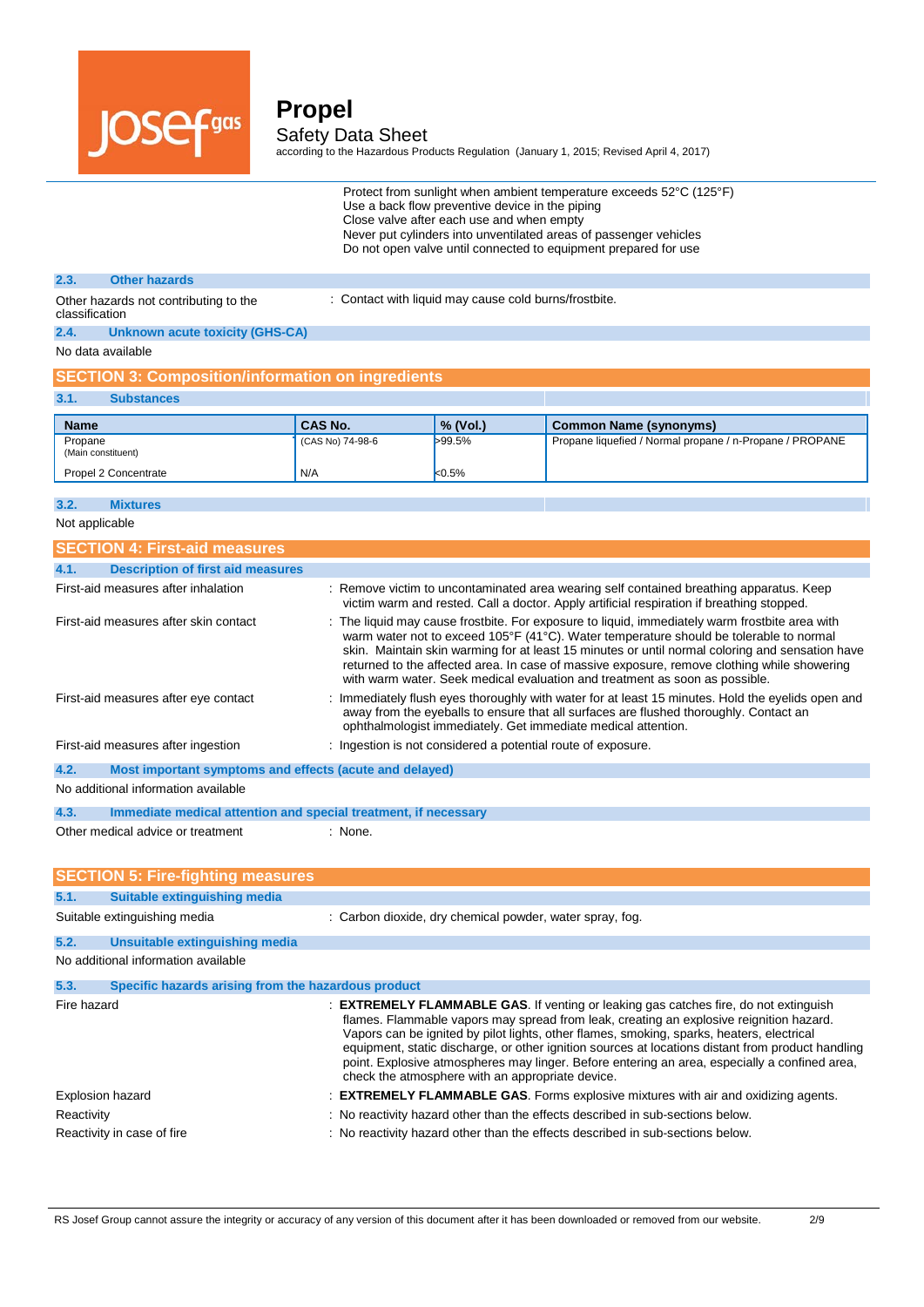

l.

### **Propel** Safety Data Sheet

according to the Hazardous Products Regulation (January 1, 2016: Revised April 4, 2017)

| 5.4.<br>Special protective equipment and precautions for fire-fighters            |                                                                                                                                                                                                                                                                                                                                                                                                                                                                                                                                                                                                                                                                                                                                                                                                                                                                                                                                                                                                                                                                                                                                       |
|-----------------------------------------------------------------------------------|---------------------------------------------------------------------------------------------------------------------------------------------------------------------------------------------------------------------------------------------------------------------------------------------------------------------------------------------------------------------------------------------------------------------------------------------------------------------------------------------------------------------------------------------------------------------------------------------------------------------------------------------------------------------------------------------------------------------------------------------------------------------------------------------------------------------------------------------------------------------------------------------------------------------------------------------------------------------------------------------------------------------------------------------------------------------------------------------------------------------------------------|
| Firefighting instructions                                                         | : Evacuate all personnel from the danger area. Use self-contained breathing apparatus (SCBA)<br>and protective clothing. Immediately cool containers with water from maximum distance. Stop<br>flow of gas if safe to do so, while continuing cooling water spray. Remove ignition sources if<br>safe to do so. Remove containers from area of fire if safe to do so. On-site fire brigades must<br>comply with their provincial and local fire code regulations.                                                                                                                                                                                                                                                                                                                                                                                                                                                                                                                                                                                                                                                                     |
| Protection during firefighting                                                    | : Compressed gas: asphyxiant. Suffocation hazard by lack of oxygen.                                                                                                                                                                                                                                                                                                                                                                                                                                                                                                                                                                                                                                                                                                                                                                                                                                                                                                                                                                                                                                                                   |
| Special protective equipment for fire fighters                                    | : Standard protective clothing and equipment (Self Contained Breathing Apparatus) for fire<br>fighters.                                                                                                                                                                                                                                                                                                                                                                                                                                                                                                                                                                                                                                                                                                                                                                                                                                                                                                                                                                                                                               |
| Specific methods                                                                  | : Use fire control measures appropriate for the surrounding fire. Exposure to fire and heat<br>radiation may cause gas containers to rupture. Cool endangered containers with water spray jet<br>from a protected position. Prevent water used in emergency cases from entering sewers and<br>drainage systems                                                                                                                                                                                                                                                                                                                                                                                                                                                                                                                                                                                                                                                                                                                                                                                                                        |
|                                                                                   | Stop flow of product if safe to do so                                                                                                                                                                                                                                                                                                                                                                                                                                                                                                                                                                                                                                                                                                                                                                                                                                                                                                                                                                                                                                                                                                 |
|                                                                                   | Use water spray or fog to knock down fire fumes if possible.                                                                                                                                                                                                                                                                                                                                                                                                                                                                                                                                                                                                                                                                                                                                                                                                                                                                                                                                                                                                                                                                          |
| Other information                                                                 | Containers are equipped with a pressure relief device. (Exceptions may exist where authorized<br>by $TC.$ ).                                                                                                                                                                                                                                                                                                                                                                                                                                                                                                                                                                                                                                                                                                                                                                                                                                                                                                                                                                                                                          |
| <b>SECTION 6: Accidental release measures</b>                                     |                                                                                                                                                                                                                                                                                                                                                                                                                                                                                                                                                                                                                                                                                                                                                                                                                                                                                                                                                                                                                                                                                                                                       |
| 6.1.<br>Personal precautions, protective equipment and emergency procedures       |                                                                                                                                                                                                                                                                                                                                                                                                                                                                                                                                                                                                                                                                                                                                                                                                                                                                                                                                                                                                                                                                                                                                       |
| General measures                                                                  | : Wear self-contained breathing apparatus when entering area unless atmosphere is proven to<br>be safe. Evacuate area. Ensure adequate air ventilation. Stop leak if safe to do so.                                                                                                                                                                                                                                                                                                                                                                                                                                                                                                                                                                                                                                                                                                                                                                                                                                                                                                                                                   |
| 6.2.<br>Methods and materials for containment and cleaning up                     |                                                                                                                                                                                                                                                                                                                                                                                                                                                                                                                                                                                                                                                                                                                                                                                                                                                                                                                                                                                                                                                                                                                                       |
| <b>Reference to other sections</b><br>6.3.                                        |                                                                                                                                                                                                                                                                                                                                                                                                                                                                                                                                                                                                                                                                                                                                                                                                                                                                                                                                                                                                                                                                                                                                       |
| For further information refer to section 8: Exposure controls/personal protection |                                                                                                                                                                                                                                                                                                                                                                                                                                                                                                                                                                                                                                                                                                                                                                                                                                                                                                                                                                                                                                                                                                                                       |
|                                                                                   |                                                                                                                                                                                                                                                                                                                                                                                                                                                                                                                                                                                                                                                                                                                                                                                                                                                                                                                                                                                                                                                                                                                                       |
| <b>SECTION 7: Handling and storage</b>                                            |                                                                                                                                                                                                                                                                                                                                                                                                                                                                                                                                                                                                                                                                                                                                                                                                                                                                                                                                                                                                                                                                                                                                       |
| 7.1.<br><b>Precautions for safe handling</b>                                      |                                                                                                                                                                                                                                                                                                                                                                                                                                                                                                                                                                                                                                                                                                                                                                                                                                                                                                                                                                                                                                                                                                                                       |
| Precautions for safe handling                                                     | : Keep away from heat, hot surfaces, sparks, open flames and other ignition sources. No<br>smoking. Use only non-sparking tools. Use only explosion-proof equipment                                                                                                                                                                                                                                                                                                                                                                                                                                                                                                                                                                                                                                                                                                                                                                                                                                                                                                                                                                   |
|                                                                                   | Wear leather safety gloves and safety shoes when handling cylinders. Protect cylinders from<br>physical damage; do not drag, roll, slide or drop. While moving cylinder, always keep in place<br>removable valve cover. Never attempt to lift a cylinder by its cap; the cap is intended solely to<br>protect the valve. When moving cylinders, even for short distances, use a cart (trolley, hand<br>truck, etc.) designed to transport cylinders. Never insert an object (e.g, wrench, screwdriver, pry<br>bar) into cap openings; doing so may damage the valve and cause a leak. Use an adjustable<br>strap wrench to remove over-tight or rusted caps. Slowly open the valve. If the valve is hard to<br>open, discontinue use and contact your supplier. Close the container valve after each use;<br>keep closed even when empty. Never apply flame or localized heat directly to any part of the<br>container. High temperatures may damage the container and could cause the pressure relief<br>device to fail prematurely, venting the container contents. For other precautions in using this<br>product, see section 16. |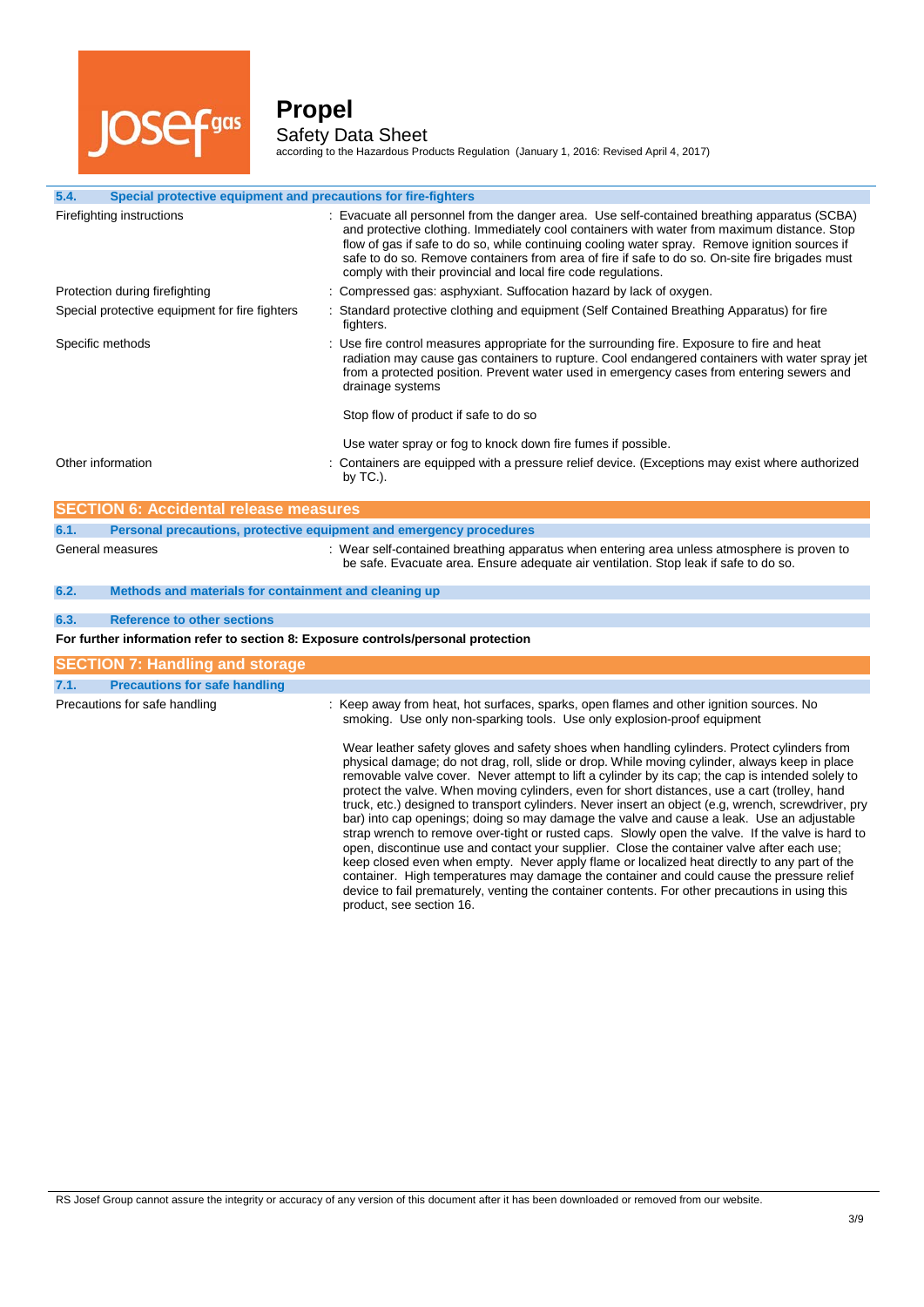

**Propel** Safety Data Sheet according to the Hazardous Products Regulation (January 1, 2016: Revised April 4, 2017)

#### **7.2. Conditions for safe storage, including any incompatibilities**

Storage conditions **included in the Conduct only state only where temperature will not exceed 125°F (52°C). Post "No Smoking" or "Open** Flames" signs in storage and use areas. There must be no sources of ignition. Separate packages and protect against potential fire and/or explosion damage following appropriate codes and requirements (e.g, NFPA 30, NFPA 55, NFPA 70, and/or NFPA 221 in the U.S.) or according to requirements determined by the Authority Having Jurisdiction (AHJ). Always secure containers upright to keep them from falling or being knocked over. Install valve protection cap, if provided, firmly in place by hand when the container is not in use. Store full and empty containers separately. Use a first-in, first-out inventory system to prevent storing full containers for long periods. For other precautions in using this product, see section 16 **OTHER PRECAUTIONS FOR HANDLING, STORAGE, AND USE:** When handling product under pressure, use piping and equipment adequately designed to withstand the pressures to be encountered. Never work on a pressurized system. Use a back flow preventive device in the piping. Gases can cause rapid suffocation because of oxygen deficiency; store and use with adequate ventilation. If a leak occurs, close the container valve and blow down the system in a safe and environmentally correct manner in compliance with all international, federal/national,

become part of an electrical circuit.

|            |                           | <b>SECTION 8: Exposure controls/personal protection</b> |                        |
|------------|---------------------------|---------------------------------------------------------|------------------------|
| 8.1.       | <b>Control parameters</b> |                                                         |                        |
|            | <b>Propane (74-98-6)</b>  |                                                         |                        |
| USA - OSHA |                           | $\mid$ OSHA PEL (TWA) (mg/m <sup>3</sup> )              | 1800 mg/m <sup>3</sup> |

| USA - OSHA                                      | OSHA PEL (TWA) (ppm)                                         | 1000 ppm                                                                                                                                                                                                                                                                                                                                                                                                                                                                                                                                                                                 |
|-------------------------------------------------|--------------------------------------------------------------|------------------------------------------------------------------------------------------------------------------------------------------------------------------------------------------------------------------------------------------------------------------------------------------------------------------------------------------------------------------------------------------------------------------------------------------------------------------------------------------------------------------------------------------------------------------------------------------|
| 8.2.<br><b>Appropriate engineering controls</b> |                                                              |                                                                                                                                                                                                                                                                                                                                                                                                                                                                                                                                                                                          |
| Appropriate engineering controls                | discomfort.                                                  | : An explosion-proof local exhaust system or a mechanical system is acceptable if it can prevent<br>oxygen deficiency and keep hazardous fumes and gases below all applicable exposure limits in<br>the worker's breathing area. During welding, ensure that there is adequate ventilation to keep<br>worker exposure below applicable limits for fumes, gases, and other by-products of welding.<br>Do not breathe fumes or gases. Short-term overexposure to fumes may cause dizziness,<br>nausea, and dryness or irritation of the nose, throat, and eyes, or may cause other similar |
| 8.3.                                            | Individual protection measures/Personal protective equipment |                                                                                                                                                                                                                                                                                                                                                                                                                                                                                                                                                                                          |
| Personal protective equipment                   | : Safety glasses. Face shield. Gloves.                       |                                                                                                                                                                                                                                                                                                                                                                                                                                                                                                                                                                                          |
| Hand protection                                 |                                                              | : Wear work gloves when handling containers. Wear heavy rubber gloves where contact with                                                                                                                                                                                                                                                                                                                                                                                                                                                                                                 |

product may occur.

state/provincial, and local laws; then repair the leak. Never place a container where it may

Eye protection state of the state of the state of the state of the state of the state with the state of the state with the state of the state with the state with the state of the state with the state with the state of the current CSA standard Z94.3, "Industrial Eye and Face Protection", and any provincial regulations, local bylaws or guidelines.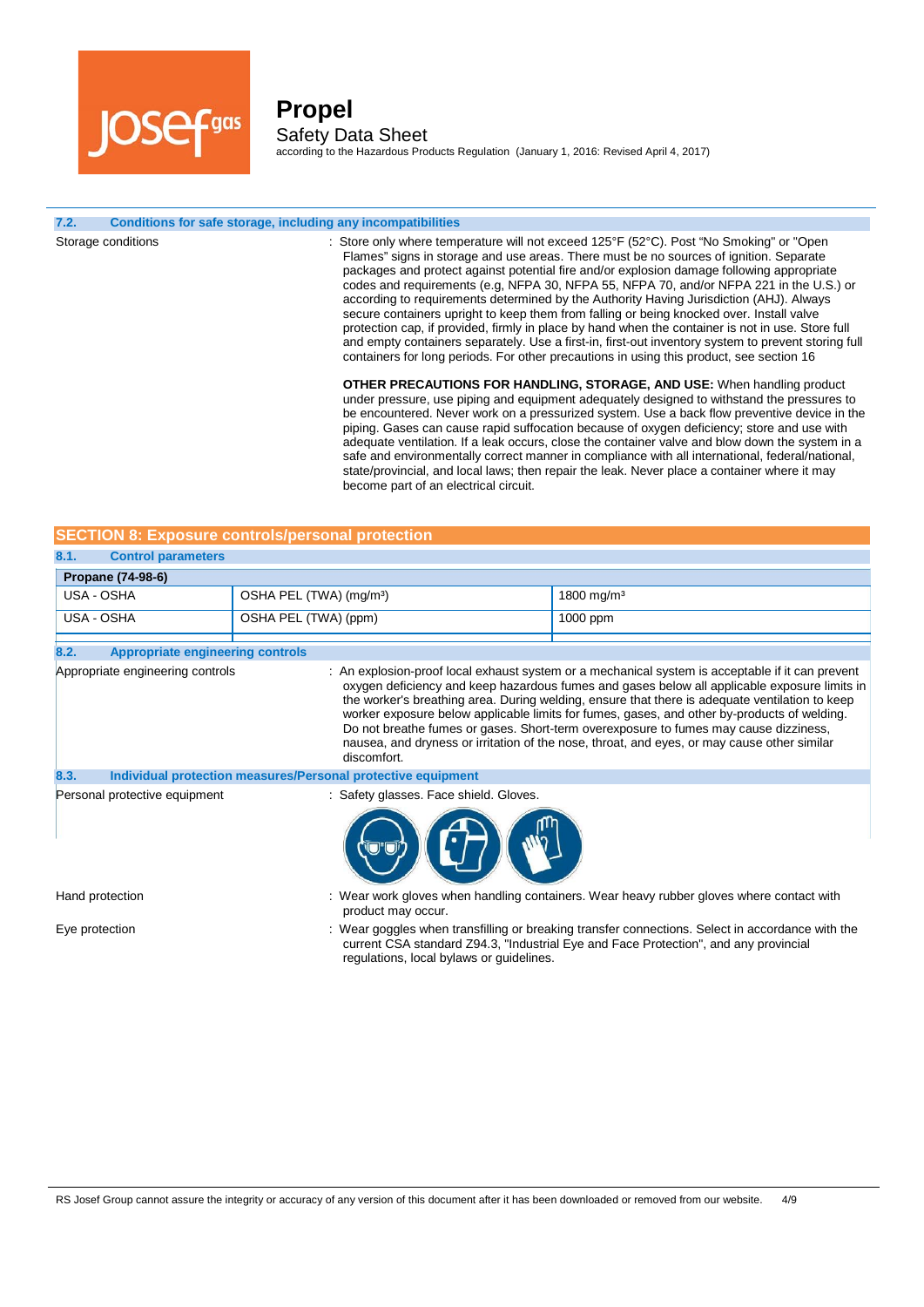

j.

# **Propel** Safety Data Sheet

according to the Hazardous Products Regulation (January 1, 2016; Revised April 4, 2017)

| Skin and body protection        | : As needed for welding, wear hand, head, and body protection to help prevent injury from<br>radiation and sparks. (See ANSI Z49.1.) At a minimum, this includes welder's gloves and<br>protective goggles, and may include arm protectors, aprons, hats, and shoulder protection as<br>well as substantial clothing.                                                                                                                                                                                                                                              |
|---------------------------------|--------------------------------------------------------------------------------------------------------------------------------------------------------------------------------------------------------------------------------------------------------------------------------------------------------------------------------------------------------------------------------------------------------------------------------------------------------------------------------------------------------------------------------------------------------------------|
| Respiratory protection          | : Respiratory protection: Use respirable fume respirator or air supplied respirator when working<br>in confined space or where local exhaust or ventilation does not keep exposure below TLV.<br>Select in accordance with provincial regulations, local bylaws or guidelines. Selection should be<br>based on the current CSA standard Z94.4, "Selection, Care, and Use of Respirators."<br>Respirators should also be approved by NIOSH and MSHA. For emergencies or instances with<br>unknown exposure levels, use a self-contained breathing apparatus (SCBA). |
| Thermal hazard protection       | : Wear cold insulating gloves when transfilling or breaking transfer connections.                                                                                                                                                                                                                                                                                                                                                                                                                                                                                  |
| Environmental exposure controls | : Refer to local regulations for restriction of emissions to the atmosphere. See section 13 for<br>specific methods for waste gas treatment.                                                                                                                                                                                                                                                                                                                                                                                                                       |
| Other information               | : Other protection : Safety shoes for general handling at customer sites. Metatarsal shoes and<br>cuffless trousers for cylinder handling at packaging and filling plants. Select in accordance with<br>the current CSA standard Z195, "Protective Foot Wear", and any provincial regulations, local<br>bylaws or quidelines. For working with flammable and oxidizing materials, consider the use of                                                                                                                                                              |

flame resistant anti-static safety clothing.

| <b>SECTION 9: Physical and chemical properties</b>            |                                                                                   |  |
|---------------------------------------------------------------|-----------------------------------------------------------------------------------|--|
| Information on basic physical and chemical properties<br>9.1. |                                                                                   |  |
| Physical state                                                | : Gas                                                                             |  |
| Appearance                                                    | Colorless gas.                                                                    |  |
| Molecular mass                                                | 44 g/mol                                                                          |  |
| Colour                                                        | Colourless.                                                                       |  |
| Odour                                                         | : Poor warning properties at low concentrations. Stenchant often added. Sweetish. |  |
| Odour threshold                                               | : No data available                                                               |  |
| рH                                                            | Not applicable.                                                                   |  |
| pH solution                                                   | No data available                                                                 |  |
| Relative evaporation rate (butylacetate=1)                    | No data available                                                                 |  |
| Relative evaporation rate (ether=1)                           | Not applicable.                                                                   |  |
| Melting point                                                 | No data available                                                                 |  |
| Freezing point                                                | -187.69 °C (-305.8°F)                                                             |  |
| Boiling point                                                 | -42.1 °C (-44.32°F)                                                               |  |
| Flash point                                                   | -104.4 °C (-155.2°F) TCC                                                          |  |
| Critical temperature                                          | 96.8 °C (206°F)                                                                   |  |
| Auto-ignition temperature                                     | 450 °C (842°F)                                                                    |  |
| Decomposition temperature                                     | : No data available                                                               |  |
| Vapour pressure                                               | $: 8.58$ bar (109.73 psig)                                                        |  |
| Vapour pressure at 50 °C                                      | : No data available                                                               |  |
| Relative vapour density at 20 °C                              | No data available                                                                 |  |
| Relative density                                              | 0.58                                                                              |  |
| Relative density of saturated gas/air mixture                 | No data available                                                                 |  |
| Density                                                       | : $0.506 - 0.583$ g/cm <sup>3</sup> (at 15 °C)                                    |  |
| Relative gas density                                          | 1.5                                                                               |  |
| Solubility                                                    | Water: 75 mg/l                                                                    |  |
| Log Pow                                                       | 2.36                                                                              |  |
| Log Kow                                                       | Not applicable.                                                                   |  |
| Viscosity, kinematic                                          | Not applicable.                                                                   |  |
| Viscosity, dynamic                                            | : Not applicable.                                                                 |  |
| Viscosity, kinematic (calculated value) (40 °C)               | : No data available                                                               |  |
| <b>Explosive properties</b>                                   | Not applicable.                                                                   |  |
| Oxidizing properties                                          | None.                                                                             |  |
| Flammability (solid, gas)                                     | 2.1 - 9.5 vol %                                                                   |  |

RS Josef Group cannot assure the integrity or accuracy of any version of this document after it has been downloaded or removed from our website. 5/9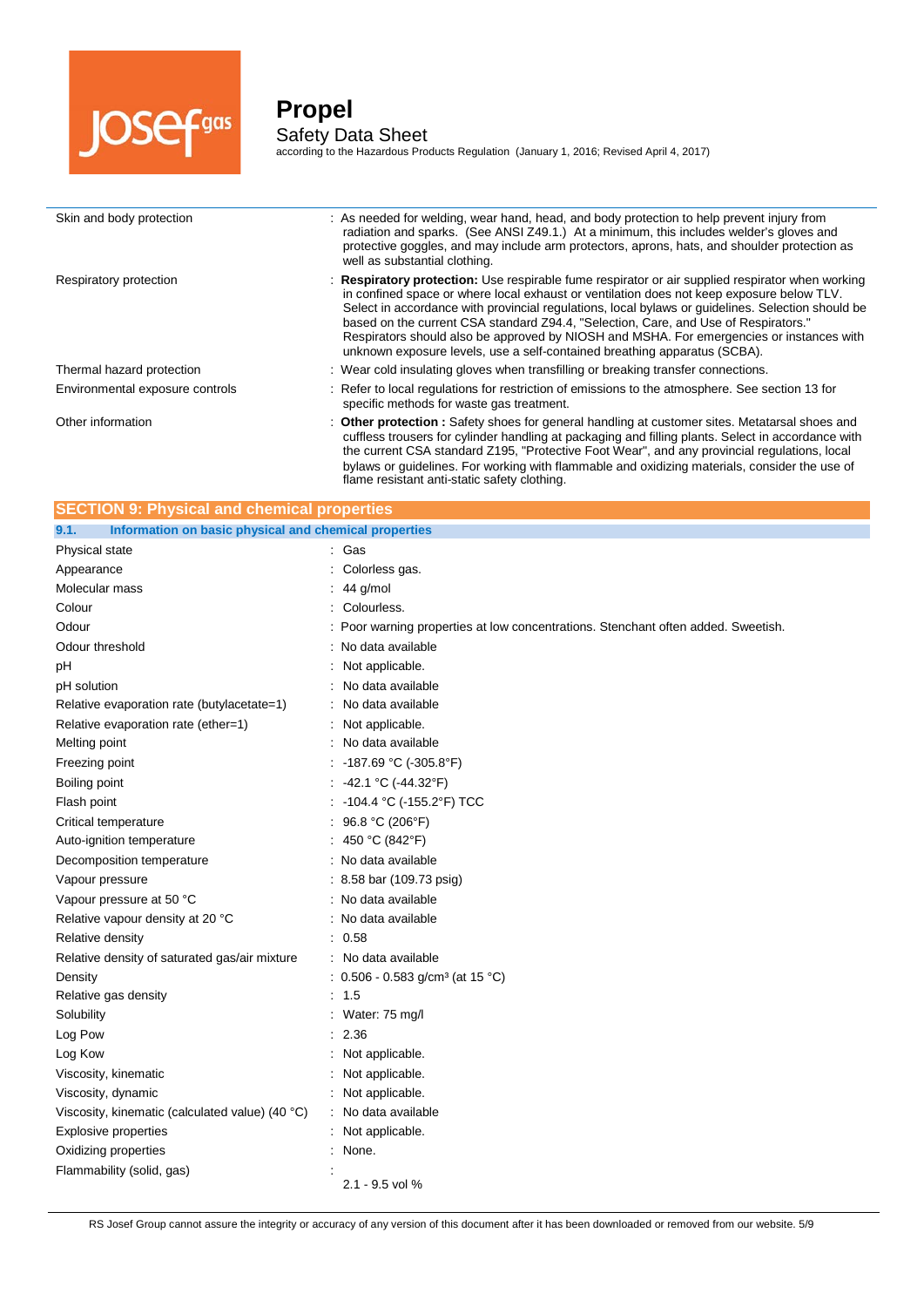

according to the Hazardous Products Regulation (January 1, 2016; Revised April 4, 2017)

### **9.2. Other information**

Gas group **EXECUTE:** Liquefied gas

Additional information : Gas/vapour heavier than air. May accumulate in confined spaces, particularly at or below ground level

| <b>SECTION 10: Stability and reactivity</b> |                                                                                                                                                                                                                                                                                                                                                        |
|---------------------------------------------|--------------------------------------------------------------------------------------------------------------------------------------------------------------------------------------------------------------------------------------------------------------------------------------------------------------------------------------------------------|
| 10.1.<br><b>Reactivity</b>                  |                                                                                                                                                                                                                                                                                                                                                        |
| Reactivity                                  | : No reactivity hazard other than the effects described in sub-sections below.                                                                                                                                                                                                                                                                         |
| Chemical stability                          | : Stable under normal conditions.                                                                                                                                                                                                                                                                                                                      |
| Possibility of hazardous reactions          | : Can form explosive mixture with air. May react violently with oxidants.                                                                                                                                                                                                                                                                              |
| Conditions to avoid                         | : Keep away from heat/sparks/open flames/hot surfaces. - No smoking.                                                                                                                                                                                                                                                                                   |
| Incompatible materials                      | : Air, Oxidiser. Chlorine dioxide.                                                                                                                                                                                                                                                                                                                     |
| Hazardous decomposition products            | : Thermal decomposition or burning may produce carbon monoxide, carbon dioxide, and<br>hydrogen. The welding and cutting process may form reaction products such as carbon<br>monoxide and carbon dioxide. Other decomposition products of normal operation originate<br>from the volatilization, reaction, or oxidation of the material being worked. |

### **SECTION 11: Toxicological information**

#### **11.1. Information on toxicological effects**

| : Not classified    |
|---------------------|
| : Not classified    |
| : Not classified    |
|                     |
|                     |
| 658 mg/l/4h         |
|                     |
| : Not classified    |
| pH: Not applicable. |
| : Not classified    |
| pH: Not applicable. |
| : Not classified    |
| : Not classified    |
| : Not classified    |
| : Not classified    |
| : Not classified    |
| : Not classified    |
| : Not classified    |
|                     |
| Yes                 |
|                     |

|                   | <b>SECTION 12: Ecological information</b> |                                              |
|-------------------|-------------------------------------------|----------------------------------------------|
| 12.1.             | <b>Toxicity</b>                           |                                              |
| Ecology - general |                                           | No ecological damage caused by this product. |

RS Josef Group cannot assure the integrity or accuracy of any version of this document after it has been downloaded or removed from our website.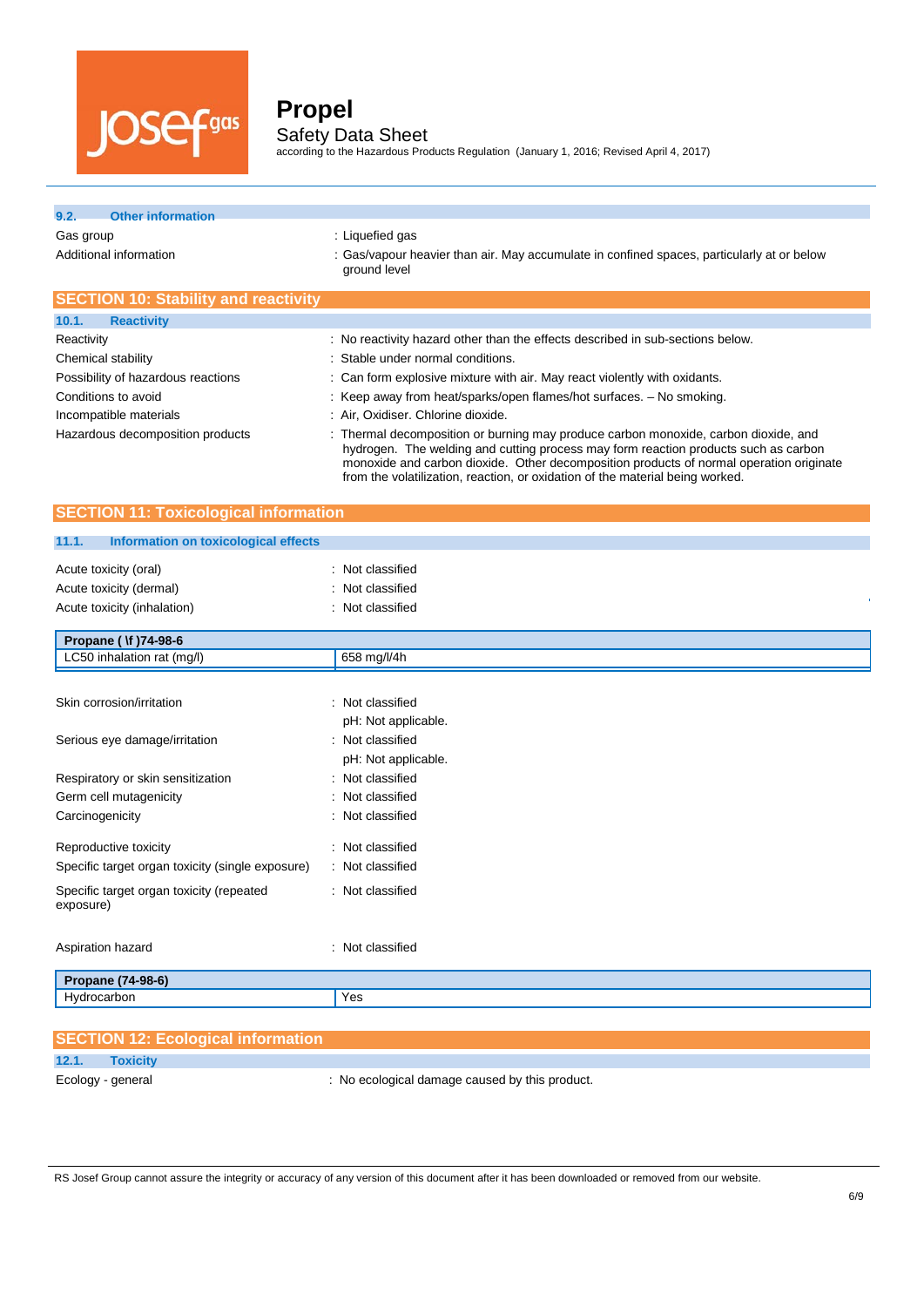

according to the Hazardous Products Regulation (January 1, 2016; Revised April 4, 2017)

| <b>Persistence and degradability</b><br>12.2.                    |                                                                                             |  |  |  |  |
|------------------------------------------------------------------|---------------------------------------------------------------------------------------------|--|--|--|--|
| Propane (74-98-6)                                                |                                                                                             |  |  |  |  |
| Persistence and degradability                                    | The substance is biodegradable. Unlikely to persist.                                        |  |  |  |  |
| 12.3.<br><b>Bioaccumulative potential</b>                        |                                                                                             |  |  |  |  |
| Propane (74-98-6)                                                |                                                                                             |  |  |  |  |
| Log Pow                                                          | 2.36                                                                                        |  |  |  |  |
| Log Kow                                                          | Not applicable.                                                                             |  |  |  |  |
| Bioaccumulative potential                                        | Not expected to bioaccumulate due to the low log Kow (log Kow < 4). Refer to section 9.     |  |  |  |  |
| 12.4.<br><b>Mobility in soil</b>                                 |                                                                                             |  |  |  |  |
| Propane (74-98-6)                                                |                                                                                             |  |  |  |  |
| Mobility in soil                                                 | No data available.                                                                          |  |  |  |  |
| Log Pow                                                          | 2.36                                                                                        |  |  |  |  |
| Log Kow                                                          | Not applicable.                                                                             |  |  |  |  |
| Ecology - soil                                                   | Because of its high volatility, the product is unlikely to cause ground or water pollution. |  |  |  |  |
| 12.5.<br><b>Other adverse effects</b>                            |                                                                                             |  |  |  |  |
| Effect on the ozone layer                                        | : None                                                                                      |  |  |  |  |
| Effect on global warming                                         | : No known effects from this product                                                        |  |  |  |  |
|                                                                  |                                                                                             |  |  |  |  |
| <b>SECTION 13: Disposal considerations</b>                       |                                                                                             |  |  |  |  |
| 13.1.<br><b>Disposal methods</b><br>÷                            | Dispose of contents/container in accordance with local/regional/national/international      |  |  |  |  |
| Waste disposal recommendations                                   | regulations. Contact supplier for any special requirements.                                 |  |  |  |  |
| <b>SECTION 14: Transport information</b>                         |                                                                                             |  |  |  |  |
|                                                                  |                                                                                             |  |  |  |  |
|                                                                  |                                                                                             |  |  |  |  |
| 14.1.<br><b>Basic shipping description</b>                       |                                                                                             |  |  |  |  |
| In accordance with TDG                                           |                                                                                             |  |  |  |  |
| <b>TDG</b>                                                       |                                                                                             |  |  |  |  |
|                                                                  |                                                                                             |  |  |  |  |
| UN-No. (TDG)                                                     | : UN1075<br>2.1 - Class 2.1 - Flammable Gas.                                                |  |  |  |  |
| <b>TDG Primary Hazard Classes</b><br>Proper shipping name        | : Liquefied Petroleum Gas                                                                   |  |  |  |  |
|                                                                  |                                                                                             |  |  |  |  |
| <b>ERAP Index</b>                                                | : 3000                                                                                      |  |  |  |  |
| Explosive Limit and Limited Quantity Index                       | : 0.125 L                                                                                   |  |  |  |  |
| Passenger Carrying Ship Index                                    | : $110 kg$                                                                                  |  |  |  |  |
| Passenger Carrying Road Vehicle or Passenger : Forbidden         |                                                                                             |  |  |  |  |
| Carrying Railway Vehicle Index<br>14.3.<br>Air and sea transport |                                                                                             |  |  |  |  |
|                                                                  |                                                                                             |  |  |  |  |
| <b>IMDG</b>                                                      |                                                                                             |  |  |  |  |
| UN-No. (IMDG)                                                    | :1075                                                                                       |  |  |  |  |
| Proper Shipping Name (IMDG)                                      | : Liquefied Petroleum Gas                                                                   |  |  |  |  |
| Class (IMDG)                                                     | $: 2 - \text{Gases}$                                                                        |  |  |  |  |
| MFAG-No                                                          | : 115                                                                                       |  |  |  |  |
| <b>IATA</b>                                                      |                                                                                             |  |  |  |  |
| UN-No. (IATA)                                                    | :1075                                                                                       |  |  |  |  |
| Proper Shipping Name (IATA)                                      | : Liquefied Petroleum Gas                                                                   |  |  |  |  |
| Class (IATA)                                                     | $\div$ 2                                                                                    |  |  |  |  |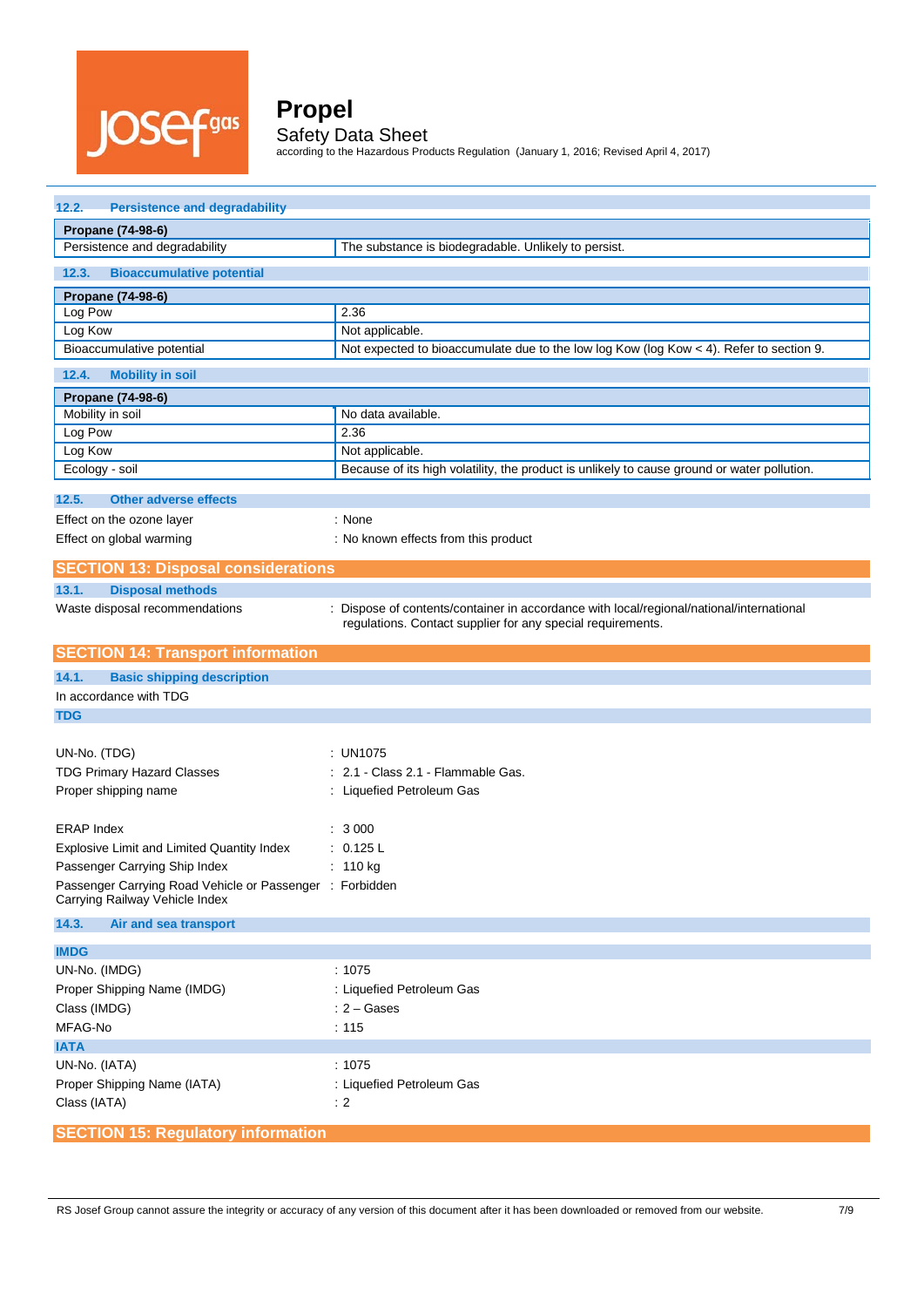

according to the Hazardous Products Regulation (January 1, 2016; Revised April 4, 2017)

### **15.1. National regulations**

### **Propane (74-98-6)**

Listed on the Canadian DSL (Domestic Substances List)

| <b>SECTION 16: Other information</b>      |                                                                                                                                                         |
|-------------------------------------------|---------------------------------------------------------------------------------------------------------------------------------------------------------|
| Date of issue                             | : 15/10/1979                                                                                                                                            |
| <b>Revision date</b>                      | 03/08/2016                                                                                                                                              |
| Supersedes                                | : 15/10/2013                                                                                                                                            |
| Indication of changes:<br>Training advice | : The hazard of asphyxiation is often overlooked and must be stressed during operator training.<br>Ensure operators understand the flammability hazard. |

RS Josef Group cannot assure the integrity or accuracy of any version of this document after it has been downloaded or removed from our website.